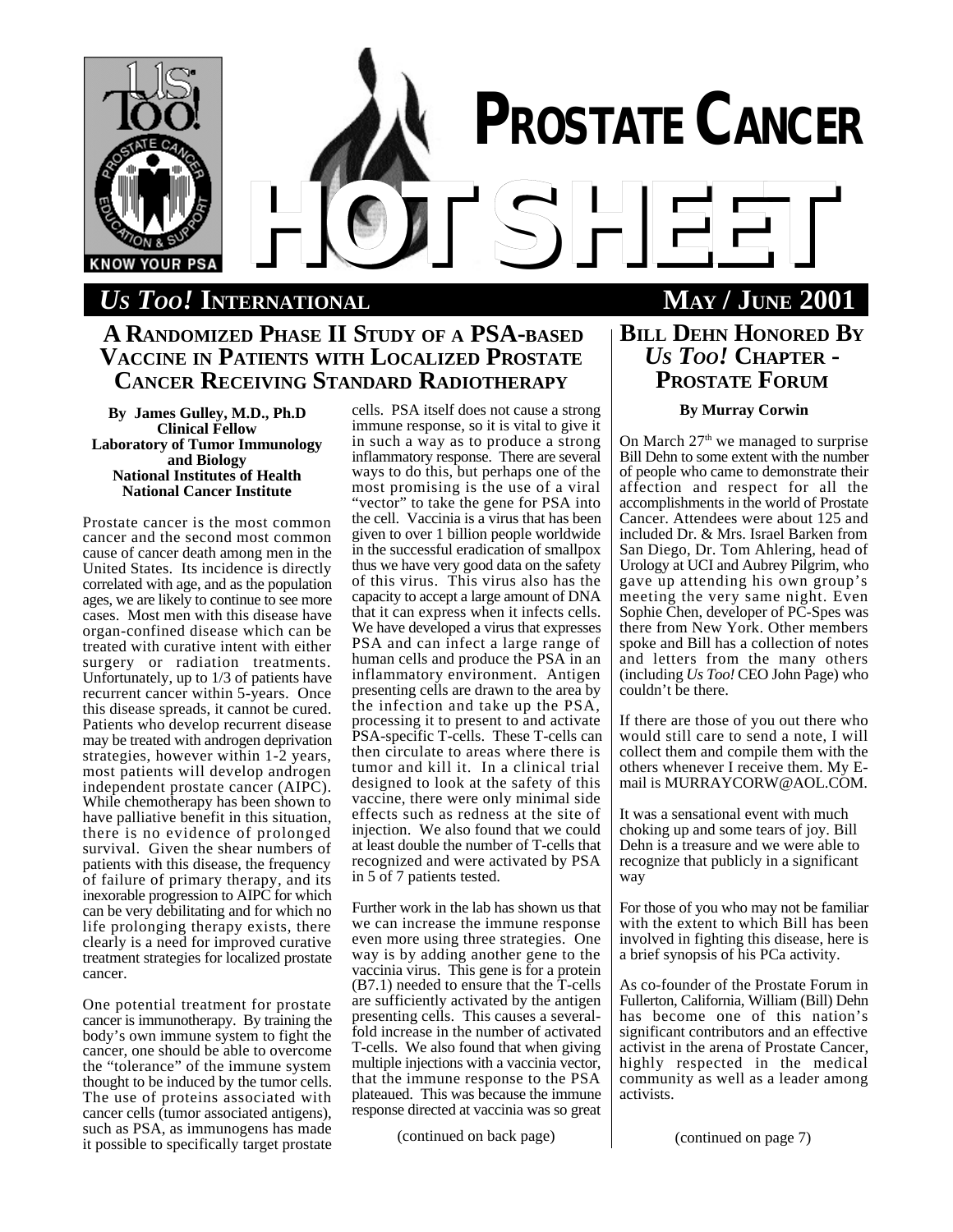# **PROSTATE CANCER PATIENT SUPPORT 1-800-80-US TOO!** *US TOO!* **INTERNATIONAL**

# **CLINICAL TRIALS**

SOURCE: Nat'l Institutes of Health www.ClinicalTrials.gov

Choosing to participate in a clinical trial is an important personal decision. The following frequently asked questions will provide you with detailed information about clinical trials. In addition, it is often helpful to talk to your health care provider, family members, or friends about deciding to join a trial. After you have identified some trial options, the next step is to contact the study research staff and ask questions about specific trials.

### What is a clinical trial?

A clinical trial is a research study to answer specific questions about vaccines or new therapies or new ways of using known treatments. Clinical trials (also called medical research and research studies) are used to determine whether new drugs or treatments are both safe and effective. Carefully conducted clinical trials are the fastest and safest way to find treatments that work.

## Ideas for clinical trials usually come from

THE*US TOO!* PROSTATE CANCER HOT SHEETIS MADE POSSIBLE BY AN UNRESTRICTED EDUCATION GRANT FROM



THE INFORMATION ANDOPINIONSEXPRESSED IN THIS PUBLICATION ARE NOT ENDORSEMENTS OR RECOMMENDATIONS FOR ANY MEDICAL TREATMENT, PRODUCT, SERVICE OR COURSE OF ACTION BY *US TOO!* INTERNATIONAL, INC., ITS OFFICERS AND DIRECTORS, OR THE EDITORS OF THISPUBLICATION. FOR MEDICAL, LEGAL OR OTHER ADVICE, PLEASE CONSULT PROFESSIONAL(S) OF YOUR CHOICE.

#### *US TOO!* **HEADQUARTERS STAFF**

JOHN A. PAGE, FHIMSS, EXECUTIVE DIRECTOR / CEO JACQUELINE KONIECZKA, OFFICE MANAGER DOROTHY WIENCEK, PATIENT INFORMATION COORDINATOR 5003 FAIRVIEW AVENUE DOWNERS GROVE, IL 60515 PHONE:(630) 795-1002 / FAX: (630) 795-1602

#### *US TOO!* **BOARD OF DIRECTORS:**

HANK PORTERFIELD, *CHAIRMAN* TERRY ROE, *VICE CHAIRMAN* COLONEL JAMES E. WILLIAMS, JR. (RET) *SECRETARY* REMBERT R. STOKES, *TREASURER* JOHN A. PAGE, FHIMSS, *EXECUTIVE DIRECTOR / CEO*

DIRECTORS: COLONEL JAMES R. ANDERSON, USAF (RET) JOHN DEBOER, *FOUNDER* JOHN CAMPBELL RONALD M. FABRICK, DDS RUSS GOULD CLAUDE S. HARKINS DANIEL M. MOORE, JR. LEW MUSGROVE REX ZEIGER



COPYRIGHT 2001, *US TOO!* INTERNATIONAL, INC.

researchers. Once researchers test new therapies or procedures in the laboratory and get promising results, they begin planning Phase I clinical trials. New therapies are tested on people only after laboratory and animal studies show promising results.

### What is a protocol?

All clinical trials are based on a set of rules called a protocol. A protocol describes what types of people may participate in the trial; the schedule of tests, procedures, medications, and dosages; and the length of the study. While in a clinical trial, participants are seen regularly by the research staff to monitor their health and to determine the safety and effectiveness of their treatment.

## What are clinical trial phases?

Clinical trials of experimental drugs proceed through four phases:

- In Phase I clinical trials, researchers test a new drug or treatment in a small group of people (20-80) for the first time to evaluate its safety, determine a safe dosage range, and identify side effects.
- In Phase II clinical trials, the study drug or treatment is given to a larger group of people (100-300) to see if it is effective and to further evaluate its safety.
- In Phase III studies, the study drug or treatment is given to large groups of people (1,000-3,000) to confirm its effectiveness, monitor side effects, compare it to commonly used treatments, and collect information that will allow the drug or treatment to be used safely.
- Phase IV studies are done after the drug or treatment has been marketed. These studies continue testing the study drug or treatment to collect information about their effect in various populations and any side effects associated with long-term use.

### What protections are there for people who participate in clinical trials?

The government has strict guidelines and safeguards to protect people who choose to participate in clinical trials. Every clinical trial in the U.S. must be approved and monitored by an Institutional Review Board (IRB) to make sure the risks are as low as possible and are worth any potential benefits.

An IRB is an independent committee of physicians, statisticians, community advocates, and others that ensures that a clinical trial is ethical and the rights of study participants are protected. All institutions that conduct or support biomedical research involving people must, by federal regulation, have an IRB that initially approves and periodically reviews the research.

#### What is informed consent?

Informed consent is the process of learning the key facts about a clinical trial before you decide whether or not to participate. These facts include:

- **-** Why the research is being done.
- **-** What the researchers want to accomplish.
- **-** What will be done during the trial and for how long.
- **-** What risks are involved in the trial.
- **-** What benefits can be expected from the trial.
- **-** What other treatments are available.
- **-** The fact that you have the right to leave the trial at any time.

If you are considering joining a clinical trial, the research staff will give you informed consent documents that include the details about the study. If English is not your native language, you can ask for the consent documents in languages other than English. Since joining a clinical trial is an important decision, you should ask the research team any questions you may have about the study and the consent forms before you make a decision.

It is also a good idea to take the consent documents home and discuss them with family members or friends. Talking about your options can help you to feel comfortable with your decision. If you decide to join the clinical trial, be sure to ask for a copy of the informed consent documents so you can review them at any time.

Remember informed consent is more than signing a form. It is a process that continues through the study. You should feel free to ask the research team questions before, during, and after the study. Informed consent continues as long as you are in the study.

Who can participate in a clinical trial? All clinical trials have guidelines about who can get into the program. Guidelines are based on such factors as age, type of disease, medical history, and current medical condition. Before you join a clinical trial, you must qualify for the study. Some research studies seek volunteers with illnesses or conditions to be studied in the clinical trial, while others need healthy volunteers. Healthy volunteers participate in Phase I trials, vaccine studies, and trials on research on preventive care for children or adults.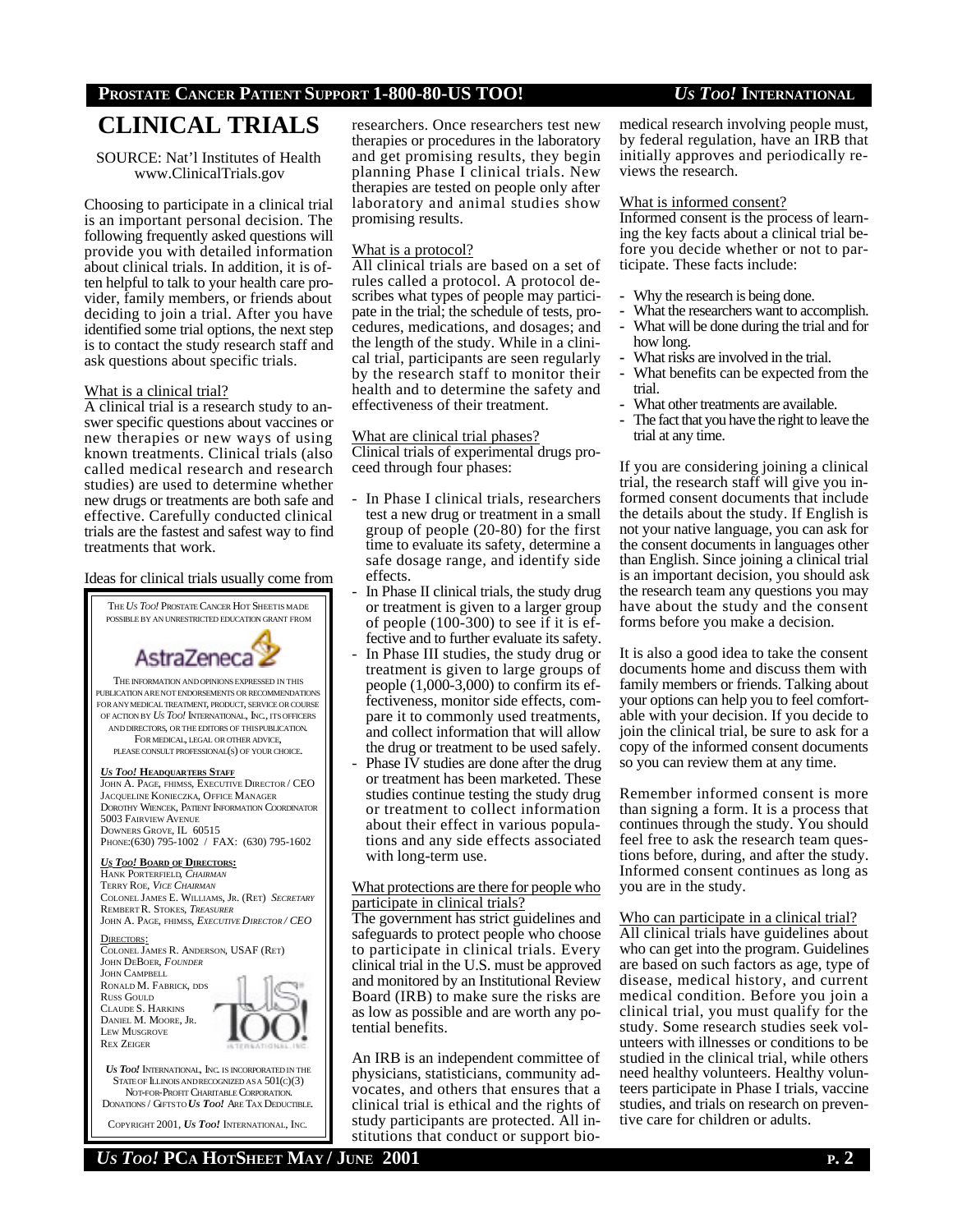The factors that allow you to participate in a clinical trial are called inclusion criteria and the factors that keep you from participating are called exclusion criteria. It is important to note that inclusion and exclusion criteria are not used to reject people personally. Instead, the criteria are used to identify appropriate participants and keep them safe. The criteria help ensure that researchers will be able to answer the questions they plan to study.

### Who sponsors clinical trials?

Clinical trials are sponsored by government agencies: such as the National Institutes of Health (NIH); pharmaceutical companies; individual physician- investigators; health care institutions such as health maintenance organizations (HMOs); and organizations that develop medical devices or equipment. Trials can take place in a variety of locations, such as hospitals, universities, doctors' offices, or community clinics.

## What happens during a clinical trial?

The clinical trial process depends on the kind of trial you participate in. The team will include doctors and nurses as well as social workers and other health care professionals. They will check your health at the beginning of the trial, give you specific instructions for participating in the trial, monitor you carefully during the trial, and stay in touch with you after the study.

Some clinical trials involve more tests and doctor visits than you would normally have for your illness or condition. For all types of trials, you will work with a research team. Your participation will be most successful if you follow the protocol carefully and stay in contact with the research staff. Some terms that will help you understand what happens in a trial are defined below.

## What is a placebo?

A placebo is an inactive pill, liquid, or powder that has no treatment value. In clinical trials, experimental treatments are often compared with placebos to assess the treatment's effectiveness. In some studies, the participants in the control group will receive a placebo instead of an active drug or treatment.

## What is a control or control group?

A control is the standard by which experimental observations are evaluated. In many clinical trials, one group of patients will be given an experimental drug or treatment, while the control group is given either a standard treatment for the illness or a placebo.

# *US TOO!* **INTERNATIONAL VISIT US ON THE INTERNET AT WWW.USTOO.ORG**

- **-** Plan ahead and write down the questions you want to ask.
- **-** Ask a friend or relative to come with you for support and to hear the responses to your questions.
- **-** Bring a tape recorder so you can replay the discussion after you get home.

#### What questions should I ask?

Some questions you might ask about the research include:

- **-** Why is this research being done?
- **-** What is the purpose of the study?
- **-** Who is sponsoring the study?
- **-** Who has reviewed and approved this study?
- **-** Why does the research team think the treatment, drug, or medical device will work?

Some questions about your participation in the study include:

- **-** Where is the study site?
- **-** What kinds of therapies, procedures, and/ or tests will I have during the trial?
- **-** Will they hurt? If so, for how long?
- **-** How will the tests in the study compare to tests I would have outside the study?
- **-** How long will the study last?
- **-** How often will I have to go to the study site?
- **-** Who will provide my medical care after the study ends?
- **-** Will I be able to take my regular medications during the trial?
- **-** What medications, procedures, or treatments must I avoid while in the study?
- **-** What are my responsibilities during the study?
- **-** Will I have to be in the hospital during the study?
- **-** Will the study researchers work with my doctor while I am in the study?
- **-** Can anyone find out that I am participating in a study?
- **-** Can I talk to other people in the study?
- **-** Will I be able to find out the results of the trial?

Questions about risks and benefits include:

- **-** How do the possible risks and benefits of the study compare with approved treatments for me?
- **-** What are the possible immediate and long-term side effects?

Other questions include:

- **-** What other treatment options do I have?
- **-** Will I have to pay anything to participate in the study?
- **-** What are the charges likely to be?
- **-** Is my insurance likely to cover those expenses?

How should I prepare for the meeting with the research coordinator or doctor?

What is a blinded or masked study? A blinded or masked study is one in which participants do not know whether they are in the experimental or control group in a research study. Those in the experimental group get the medications or treatments being tested, while those in the control group get a standard treat-

What is a double-blind or double-masked

A double-blind or double-masked study is one in which neither the participants nor the study staff know which participants are receiving the experimental treatment and which ones are getting either a standard treatment or a placebo. These studies are performed so neither the patients' nor the doctors' expectations about the experimental drug can influ-

What are side effects and adverse reac-

Side effects are any undesired actions or effects of drug or treatment. Negative or adverse effects may include headache, nausea, hair loss, skin irritation, or other physical problems. Experimental treatments must be evaluated for both immediate and long-term side effects.

What are the benefits and risks associ-

There are both benefits and risks associated with clinical trials. By participating

**-** Take an active role in your own health care. **-** Gain access to new treatments that are not

**-** Obtain expert medical care at leading health

**-** Help others by contributing to medical re-

**-** There may be side effects or adverse reactions to medications or treatments. **-** The treatment may not be effective for you. **-** The protocol may require a lot of your time for trips to the study site, treatments, hospital stays, or complex dosage require-

What should I know before I join a clini-

You should know as much as possible about the research study. It is important for you to feel very comfortable asking questions and the staff should answer them in a way you can understand. A list of sample questions appears below.

ated with clinical trials?

in a clinical trial, you can:

available to the public.

*Clinical trials have risks:*

search.

ments.

cal trial?

care facilities during the trial.

ment or no treatment.

ence the outcome.

study?

tions?

(continued on back page)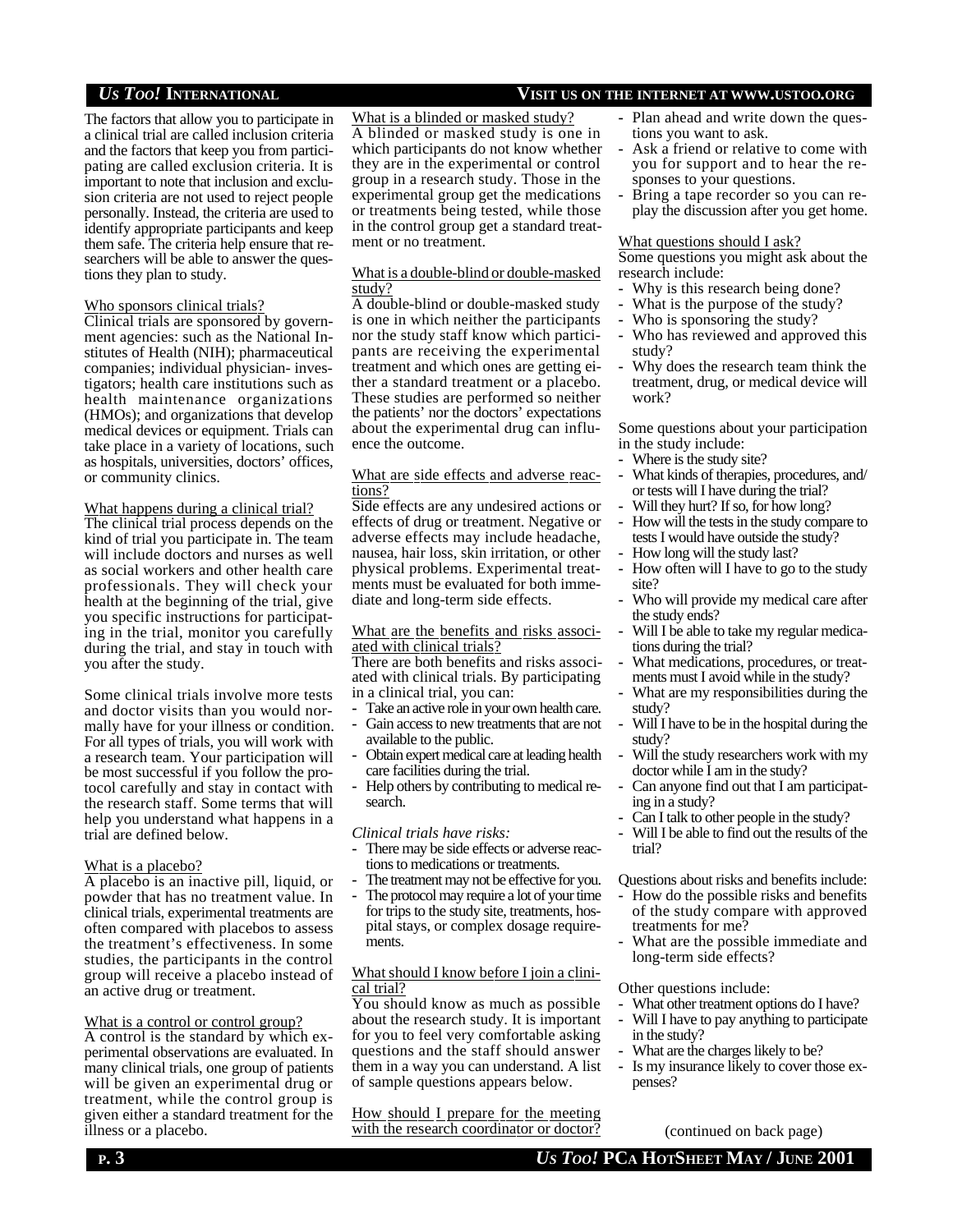# **PROSTATE CANCER PATIENT SUPPORT 1-800-80-US TOO!** *US TOO!* **INTERNATIONAL**

# **SCIENTIFIC JOURNAL REVIEW - April 2001**

The following prostate cancer related articles have appeared in well-known scientific journals. Abstracts only have been posted at the *Us Too!* website (www.ustoo.org). *Us Too!* cannot provide copies of the complete article.

# **TO OBTAIN A COPY OF THE**

**ARTICLE:** take the citation to your local public or hospital library. The librarian can assist you in obtaining a copy of the article from their collection or from interlibrary loan.

# \* \* \* \* **AmericanJournal of Clinical Nutrition**

• Freeman VL, Meydani M, Yong S, Pyle J, Durazo-Arvizu R, Liao Y, Flanigan RC, Waters WB. Assessing the effect of fatty acids on prostate carcinogenesis in humans: does self-reported dietary intake rank prostatic exposure correctly? Am J Clin Nutr. 2001 Apr;73(4):815-20. PMID: 11273858

### **AmericanJournal of Clinical Oncology**

- Meyer M, Jeong E, Bolinger B, Chen L, Lenehan P, Slichenmyer W, Natale RB. Phase 1 drug interaction study of suramin and warfarin in patients with prostate cancer. Am J Clin Oncol. 2001 Apr;24(2):167-71. PMID: 11319293
- Obasaju C, Manola J, Hudes GR, Khandekar JD, Citrin DL, Carbone P, Trump DL. Phase II evaluation of menogaril in advanced prostate cancer: Eastern Cooperative Oncology Group EST P-A885. Am J Clin Oncol. 2001 Apr;24(2):150-4. PMID: 11319290

## **American Journal of Epidemiology**

• Yeh H, Matanoski GM, Wang Ny, Sandler DP, Comstock GW. Cancer incidence after childhood nasopharyngeal radium irradiation: a follow-up study in Washington County, Maryland. Am J Epidemiol. 2001 Apr 15;153(8):749-56. PMID: 11296146

# **American Journal of Human Genetics**

- Vesprini D, Nam RK, Trachtenberg J, Jewett MA, Tavtigian SV, Emami M, Ho M, Toi A, Narod SA. HPC2 variants and screen-detected prostate cancer. Am J Hum Genet. 2001 Apr;68(4):912-7. PMID: 11254449
- Xu J, Zheng SL, Carpten JD, Nupponen NN, Robbins CM, Mestre J, Moses TY, Faith DA, Kelly BD, Isaacs SD, Wiley KE, Ewing CM, Bujnovszky P, Chang B, Bailey-Wilson J, Bleecker ER, Walsh PC, Trent JM, Meyers DA, Isaacs WB. Evaluation of linkage and association of HPC2/ELAC2 in patients with familial or sporadic prostate cancer. Am J Hum Genet. 2001 Apr;68(4):901-11. PMID: 11254448

# **Archives of Dermatology**

• Nebesky JM, Abangan DL, Kauffman CL. Infiltrated groin plaque in an 81 year-old man. Arch Dermatol. 2001 Apr;137(4):495-500. PMID: 11295936

### **Archives of Pathology & Lab.Medicine**

• Boag AH, Kennedy LA, Miller MJ. Three-dimensional microscopic image reconstruction of prostatic adenocarcinoma. Arch Pathol Lab Med. 2001 Apr;125(4):562-6. PMID: 11260639

# **Archives of General Psychiatry**

• Daly RC, Schmidt PJ, Roca CA, Rubinow DR. Testosterone's effects not  $\frac{\text{limited to mood.}}{\text{Apr:}58(4):403-4}$ . PMID:  $\overline{Apr;58}(4):403-4.$  PMID: 11296104

### **Cancer**

• Fowler JE Jr, Bigler SA, Lynch C, Wilson SS, Farabaugh PB. Prospective study of correlations between biopsydetected high grade prostatic intraepithelial neoplasia, serum prostate specific antigen concentration, and race. Cancer. 2001 Apr 1;91(7):1291-6. PMID: 11283929

#### **Cancer Research**

- Szpaderska AM, Frankfater A. An intracellular form of cathepsin B contributes to invasiveness in cancer. Cancer Res. 2001 Apr 15;61(8):3493-500. PMID: 11309313
- DeRoock IB, Pennington ME, Sroka TC, Lam KS, Bowden GT, Bair EL, Cress AE. Synthetic peptidesinhibit adhesion of human tumor cells to extracellular matrix proteins. Cancer Res. 2001 Apr 15;61(8):3308-13. PMID: 11309285
- Sumitomo M, Milowsky MI, Shen R, Navarro D, Dai J, Asano T, Hayakawa M, Nanus DM. Neutral endopeptidase inhibits neuropeptide-mediated transactivation of the insulin-like growth factor receptor-Akt cell survival pathway. Cancer Res. 2001 Apr 15;61(8):3294-8. PMID: 11309283
- Dubey P, Wu H, Reiter RE, Witte ON. Alternative pathways to prostate carcinoma activate prostate stem cell antigen expression. Cancer Res. 2001 Apr 15;61(8):3256-61. PMID: 11309275
- Jiang C, Wang Z, Ganther H, Lu J. Caspases as key executors of methyl selenium-induced apoptosis(anoikis) of DU-145 prostate cancer cells. Cancer Res. 2001 Apr 1;61(7):3062-70. PMID: 11306488
- Artemov D, Solaiyappan M, Bhujwalla<br>ZM. Magnetic resonance Magnetic pharmacoangiography to detect and predict chemotherapy delivery to solid tumors. Cancer Res. 2001 Apr  $\overline{1;61(7)}$ :3039-44. PMID: 11306485

- Gregory CW, Johnson RT Jr, Mohler JL, French FS, Wilson EM. Androgen receptor stabilization in recurrent prostate cancer is associated with hypersensitivity to low androgen. Cancer Res. 2001 Apr 1;61(7):2892-8. PMID: 11306464
- Hsu JY, Feldman D, McNeal JE, Peehl DM. Reduced 1alpha-hydroxylase activity in human prostate cancer cells correlates with decreased susceptibility to 25 hydroxyvitamin D3-induced growth inhibition. Cancer Res. 2001 Apr 1;61(7):2852-6. PMID: 11306457
- Kim HL, Griend DJ, Yang X, Benson DA, Dubauskas Z, Yoshida BA, Chekmareva MA, Ichikawa Y, Sokoloff MH, Zhan P, Karrison T, Lin A, Stadler WM, Ichikawa T, Rubin MA, Rinker-Schaeffer CW. Mitogen-activated protein kinase kinase 4 metastasis suppressor gene expression is inversely related to histological pattern in advancing human prostatic cancers. Cancer Res. 2001 Apr 1;61(7):2833-7. PMID: 11306453

#### **Clinical Chemistry**

- Piironen T, Nurmi M, Irjala K, Heinonen O, Lilja H, Lovgren T, Pettersson K. Measurement of circulating forms of prostate-specific antigen in whole blood immediately after venipuncture: implications for point-of-care testing. Clin Chem. 2001 Apr;47(4):703-11. PMID: 11274021
- Stamey TA. Preoperative serum prostate-specific antigen (PSA) below 10 microg/l predicts neither the presence of prostate cancer nor the rate of postoperative PSA failure. Clin Chem. 2001 Apr;47(4):631-4. PMID: 11274011

#### **Canadian Medical Association Journal**

- Crook J, Lukka H, Klotz L, Bestic N, Johnston M. Systematic overview of the evidence for brachytherapy in clinically localized prostate cancer. CMAJ. 2001 Apr 3;164(7):975-81. PMID: 11314451
- Nickel JC. Brachytherapy for prostate cancer: effective, but...? CMAJ. 2001 Apr 3;164(7):1011-2. PMID: 11314430

### **Health News**

• Thompson IM. Making sense of PSA Health News. 2001 Apr; 7(4): 3. PMID: 11303477

#### **International Journal of Cancer**

- Bache M, Pigorsch S, Dunst J, Wurl P, Meye A, Bartel F, Schmidt H, Rath FW, Taubert H. Loss of G2/M arrest correlates with radiosensitization in two human sarcoma cell lines with mutant p53. Int J Cancer. 2001 Apr 20;96(2):110-7. PMID: 11291094
- Schild SE. Radiation therapy (RT) after prostatectomy: The case for salvage therapy as opposed to adjuvant therapy. Int J Cancer. 2001 Apr 20;96(2):94-8. PMID: 11291092

*US TOO!* **PCA HOTSHEET MAY / JUNE 2001 P. 4**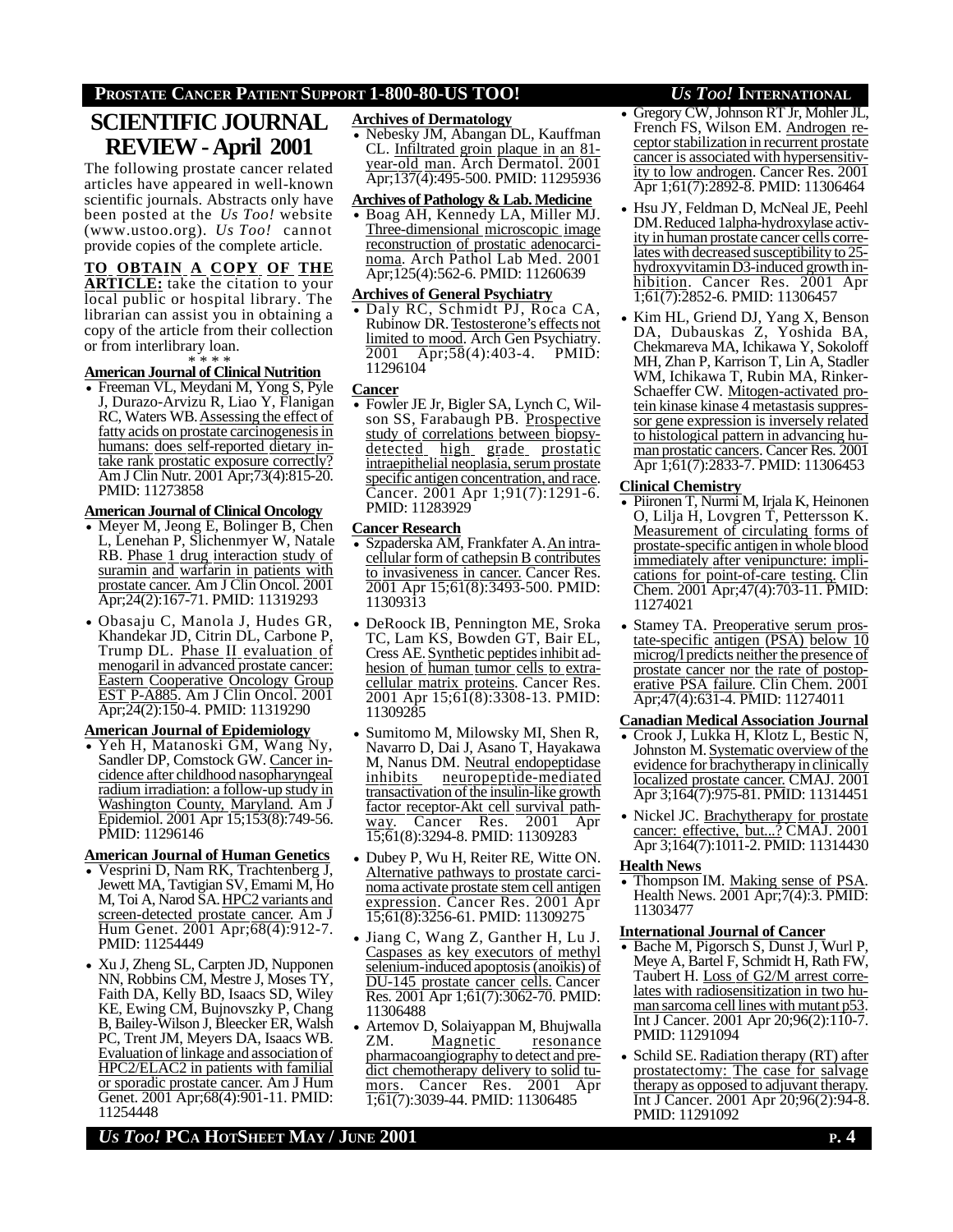- Anscher MS. Adjuvant radiotherapy following radical prostatectomy is more effective and less toxic than salvage radiotherapy for a rising prostate specific antigen. Int J Cancer. 2001 Apr 20;96(2):91-3. PMID: 11291091
- Stattin P, Rinaldi S, Stenman UH, Riboli E, Hallmans G, Bergh A, Kaaks R. Plasma prolactin and prostate cancer risk: A prospective study. Int J Cancer. 2001 May 1;92(3):463-5. PMID: 11291087
- Xu LL, Su YP, Labiche R, Segawa T, Shanmugam N, McLeod DG, Moul JW, Srivastava S. Quantitative expression profile of androgen-regulated genes in prostate cancer cells and identification of prostate-specific genes. Int J Cancer. 2001 May 1;92(3):322-8. PMID: 11291065
- Ishii K, Usui S, Sugimura Y, Yoshida S, Hioki T, Tatematsu M, Yamamoto H, Hirano K. Aminopeptidase N regulated by zinc in human prostate participates in tumor cell invasion. Int J Cancer. 2001 Apr 1;92(1):49-54. PMID: 11279605
- Dong C, Hemminki K. Modification of cancer risks in offspring by sibling and parental cancers from 2,112,616 nuclear families. Int J Cancer. 2001 Apr 1;92(1):144-50. PMID: 11279618

### **International Journal of Radiation Oncology Biology Physics**

- Logue JP, Cowan RA, Hendry JH. Hypofractionation for prostate cancer. Int J Radiat Oncol Biol Phys. 2001 Apr 1;49(5):1522-3. PMID: 11293438
- West J, Kowski M. <u>A new power law</u><br>for determination of total I-125 seed activity for ultrasound-guided prostate implants: clinical evaluations. In regard to Wu et al. IJROP 2000;47:1397-1403. Int J Radiat Oncol Biol Phys. 2001 Apr 1;49(5):1520-1. PMID: 11293436
- Vaarkamp J, Krasin M. Reduction of target dose inhomogeneity in IMRT treatment planning using biologic objective functions. Int J Radiat Oncol Biol Phys. 2001 Apr 1;49(5):1518-20. PMID: 11293435
- Brezovich IA, Pareek PN, Duan J, Fiveash J. Effect of Foley catheters on seed positions and urethral dose in (125)I and (103)Pd prostate implants. Int J Radiat Oncol Biol Phys. 2001 Apr 1;49(5):1461-8. PMID: 11286854
- Starkschall G, Pollack A, Stevens CW. Treatment planning using a dose-volume feasibility search algorithm. Int J Radiat Oncol Biol Phys. 2001 Apr 1;49(5):1419-27. PMID: 11286850
- Meijer GJ, Minken AW, van Ingen KM, Smulders B, Uiterwaal H, Mijnheer BJ. Accurate in vivo dosimetry of a random-

#### ized trial of prostate cancer irradiation. Int J Radiat Oncol Biol Phys. 2001 Apr 1;49(5):1409-18. PMID: 11286849

- Lederman GS, Cavanagh W, Albert PS, Israeli R, Lessing J, Savino M, Volpicella F. Retrospective stratification of a consecutive cohort of prostate cancer patients treated with a combined regimen of external-beam radiotherapy and brachytherapy. Int J Radiat Oncol Biol Phys. 2001 Apr 1;49(5):1297-303. PMID: 11286837
- Perez CA, Michalski JM, Lockett MA. Chemical disease-free survival in localized carcinoma of prostate treated with external beam irradiation: comparison of American Society of Therapeutic Radiology and Oncology Consensus or 1 ng/ mL as endpoint. Int J Radiat Oncol Biol Phys. 2001 Apr 1;49(5):1287-96. PMID: 11286836
- Ellis RJ, Kim EY, Conant R, Sodee DB, Spirnak JP, Dinchman KH, Beddar S, Wessels B, Resnick MI, Kinsella TJ. Radioimmunoguided imaging of prostate cancer foci with histopathological correlation. Int J Radiat Oncol Biol Phys. 2001 Apr 1;49(5):1281-6. PMID: 11286835

#### **Journal of theAmerican MedicalAssoc.**

• Stephenson J. As genes differ, so should interventions for cancer. JAMA. 2001 Apr 11;285(14):1829-30. PMID: 11308380

### **Journal of Clinical Oncology**

- Paz-Ares L, Olivia E, Carey RW, Smith MR. Skin lesions in malignancy. Case 2. Skin metastases from prostate adenocarcinoma. J Clin Oncol. 2001 Apr 1;19(7):2099-100. PMID: 11283145
- **Journal of Clinical Epidemiology** • Penson DF, Stoddard ML, Pasta DJ, Lubeck DP, Flanders SC, Litwin MS. The association between socioeconomic status, health insurance coverage, and quality of life in men with prostate cancer. J Clin Epidemiol. 2001 Apr;54(4):350-8. PMID: 11297885

### **The Journal of Clinical Endocrinology and Metabolism**

• Weinzimer SA, Gibson TB, Collett-Solberg PF, Khare A, Liu B, Cohen P. Transferrin is an insulin-like growth factor-binding protein-3 binding protein. J<br>Clin Endocrinol Metab. 2001 Clin Endocrinol Metab. Apr;86(4):1806-13. PMID: 11297622

#### **Journal of the National Cancer Institute**

• Maattanen L, Auvinen A, Stenman UH, Tammela T, Rannikko S, Aro J, Juusela H, Hakama M. Three-year results of the Finnish prostate cancer screening trial. J Natl Cancer Inst. 2001 Apr 4;93(7):552-3. PMID: 11287450

### **The Journal of Pathology**

• Chaudhary KS, Abel PD, Stamp GW,

# *US TOO!* **INTERNATIONAL VISIT US ON THE INTERNET AT WWW.USTOO.ORG**

Lalani E. Differential expression of cell death regulators in response to thapsigargin and adriamycin in Bcl-2 transfected DU145 prostatic cancer cells. J Pathol. 2001 Apr;193(4):522-9. PMID: 11276013

### **Laboratory Investigation**

• Fischer AH, Philips A, Taysavang P, McKenney JK, Amin MB. Method for procuring specific populations of viable human prostate cells for research. Lab Invest. 2001 Apr;81(4):501-7. PMID: 11304569

## **Medical and Pediatric Oncology**

• Krawczuk-Rybak M, Muszynska-Roslan K, Olenski J, Leszczynska E, Zapolska B, Wargocki J. Priapismasthe first sign of a pelvic tumour in a twoand-a-half-year-old boy. Med Pediatr Oncol. 2001 Apr;36(4):503-4. PMID: 11260578

## **Molecular Pharmacology**

• Don MJ, Chang YH, Chen KK, Ho LK, Chau YP. Induction of CDK inhibitors  $(p21(WAF1)$  and  $p27(Kip1))$  and Bak in the beta-lapachone-induced apoptosis of human prostate cancer cells. Mol Pharmacol. 2001 Apr;59(4):784-94. PMID: 11259623

## **New England Journal of Medicine**

• Barry MJ. Prostate-specific-antigen testing for early diagnosis of prostate cancer. N Engl J Med. 2001 May  $3,344(18)$ : 1373-7. Review. PMID: 11333995

### **Oncogene**

• Rashid SF, Moore JS, Walker E, Driver PM, Engel J, Edwards CE, Brown G, Uskokovic MR, Campbell MJ. Synergistic growth inhibition of prostate can $c$ er cells by 1 alpha,  $25$ Dihydroxyvitamin D(3) and its 19-norhexafluoride analogs in combination with either sodium butyrate or trichostatin A. Oncogene. 2001 Apr 5;20(15):1860-72. PMID: 11313934

#### **Proceedings of the Natl Academy of Science U S A**

• Srivastava M, Bubendorf L, Srikantan V, Fossom L, Nolan L, Glasman M, Leighton X, Fehrle W, Pittaluga S, Raffeld M, Koivisto P, Willi N, Gasser TC, Kononen J, Sauter G, Kallioniemi OP, Srivastava S, Pollard HB. ANX7, a candidate tumor suppressor gene for prostate cancer. Proc Natl Acad Sci U S A. 2001 Apr 10;98(8):4575-80. PMID: 11287641

## **Prostate**

• Chlenski A, Nakashiro K, Ketels KV, Korovaitseva GI, Oyasu R. Androgen receptor expression in androgen-independent prostate cancer cell lines. Prostate. 2001 Apr;47(1):66-75. PMID: 11304731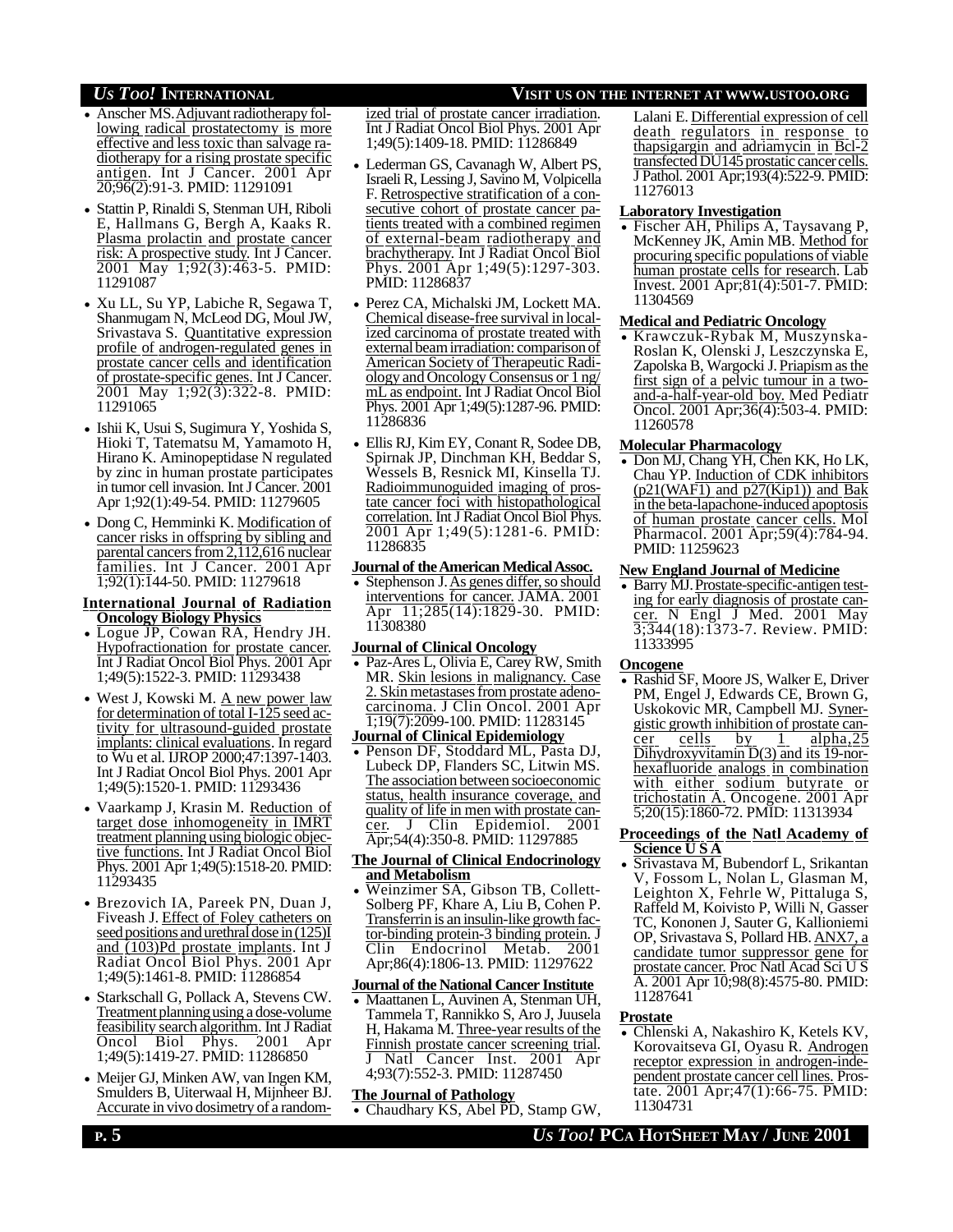# **PROSTATE CANCER PATIENT SUPPORT 1-800-80-US TOO!** *US TOO!* **INTERNATIONAL**

# **PROSTATE CANCER NEWS YOU CAN USE**

*Us Too!* publishes a FREE daily e-mail based news service which provides updates on the latest prostate cancer related news . Archives (with a brief summary of the article) are available for one year. To subscribe or link to the archives simply visit: www.ustoo.org

News items contained in *Us Too!* publications are obtained from various news sources and edited for inclusion. Where available, a point-of-contact, phone number / website address is provided.

All references to persons, companies, products or services are provided for information only, and are not endorsements. Readers are encouraged to conduct their own research into any person, company, product or service, and consult with their loved ones and personal physician before deciding upon **any** course of action.

\* \* \* \* \* \* \* \* \* \* \* \* \* \*

#### **WHAT YOU EAT CAN AFFECT SEX HORMONES: TESTOSTERONE LEVEL DROPS AFTER LOW-FAT MEAL, MAY PROTECT AGAINST CANCER**

(WebMD Medical News - May 17, 2001)

(*Us Too!* PCa News archive - May 23) Watching how much and what kind of fat you eat may have an unexpected benefit, according to a report in the May issue of Metabolism. Meals low in fat may actually decrease levels of testosterone, a male sex hormone that may increase risk of prostate cancer. my.webmd.com/content/article/1728.79950

## \* \* \* \* \* \* \* \* \* \* \* \* \* \* **IMMUNOTHERAPY MAY PROVE POTENT**

**WEAPON AGAINST ADVANCED PC<sup>A</sup>** (AScribe Newswire - May 21, 2001)

(*Us Too!* PCa News archive - May 22) Researchers at UCLA's Jonsson Cancer Center have shown for the first time that immunotherapy delivered via gene therapy may prove to be a potent weapon in the fight against locally advanced prostate cancer, according to an article published in the peerreviewed journal Human Gene Therapy. For info on the clinical trial: 888-798-0719

http://www.cancer.mednet.ucla.edu

#### \* \* \* \* \* \* \* \* \* \* \* \* \* \*

**LATERALLY DIRECTED BIOPSY IMPROVES PCA DETECTION** (FaxWatch Inc. - May 21, 2001)

(*Us Too!* PCa News archive - May 22) Biopsy cores collected from the base and apex provide the most valuable information for the detection of prostate cancer, a new study indicated.Prostate cancer is most likely to be identified laterally rather than in the mid sagittal sections of the prostate. Also, a combination of at least 8 and probably 10 biopsies are needed to accurately diagnose PCa in a majority of patients.

http://www.faxwatch.com

#### \* \* \* \* \* \* \* \* \* \* \* \* \* \*

**DRUG BENEFITS GENEROUSFOR VETERANS** (COX News Service - May 21, 2001)

(*Us Too!* PCa News archive - May 22) All veterans who were honorably discharged are eligible for health benefits through the VA. Vets who were prisoners-of-war and those with at least 50 percent service-connected disabilities can qualify for free prescription drugs. Vets who make less than \$12,000 a year can have the co-payments waived. For more information about registering with the VA health system, call 1-800-972-8262

# \* \* \* \* \* \* \* \* \* \* \* \* \* \*

**BORON MAY CUT PCA RISK** (HealthScout.com - May 16, 2001)

(*Us Too!* PCa News archive - May 17) Science News reports that researchers at the University of California at Los Angeles recently discovered that men who consume the lowest amounts of boron in their diets have the highest rates of prostate cancer. Large amounts of boron can be toxic, so health officials advise against taking boron supplements. The best and safest sources come from plants such as green leafy vegetables, legumes, grains, nuts, wine, beer and cider, and non-citrus fruits, including grapes, raisins and apples. www.sciencenews.org/20010414/fob1.asp

\* \* \* \* \* \* \* \* \* \* \* \* \* \*

### **PROSTATE TREATMENT MIGHT INCREASE ALZHEIMER'S RISK**

(Lexington Herald-Leader - May 15, 2001)

(*Us Too!* PCa News archive - May 16) The standard treatment for prostate cancer drugs to lower testosterone might double the levels of circulating amyloid, the sticky substance that has been implicated as a cause of Alzheimer's disease, according to a new study. While it's too early to tell whether the men are at increased risk for the mind-robbing disease, scientists caution that animal and human studies suggest that they might be. Dr. Sam Gandy, a professor of psychiatry and cell biology at New York University School of Medicine and lead author of a letter published in the May 2 Journal of the American Medical Association, said they will continue to study whether the amyloid levels stay high and trigger symptoms of cognitive decline.

## \* \* \* \* \* \* \* \* \* \* \* \* \* \*

**MATRITECH MOVING ON PCA TESTS** (SmallCapCenter.com - May 04, 2001) (*Us Too!* PCa News archive - May 07) At the American Association for Clinical Chemistry's 33rd Oak Ridge Conference in Seattle, data from its ongoing study of its proprietary blood test now under development for men with prostate cancer or those at risk of developing it. The Matritech researchers, in collaboration with scientists at the Johns Hopkins Hospital, zapped the blood with a novel mass spectroscopy technique and pulled out a nuclear matrix protein (NMP) that seemingly only occurs when PCa is present. Even more important, the test flagged what standard PSA tests missed. Because PSA is not cancerspecific, it sometimes produces false-negative or false-positive results. In commenting upon the results, Dr. Alan Partin, the Bernard L. Schwartz Distinguished Professor of Urology at the James Buchanan Brady Institute of the Johns Hopkins Hospital, said mass spectroscopy "has a promising future" when sleuthing down the markers for PCa and other tumors.

#### \* \* \* \* \* \* \* \* \* \* \* \* \* \*

**RESEARCHERS TO DETERMINE EFFECT OF NOMOGRAMS ON PATIENT DECISIONMAKING**

 (FaxWatch Inc. - May 03, 2001) (*Us Too!* PCa News archive - May 04) Previous research had confirmed nomograms (a graphical representation of the relation between different quantities) for prostate cancer as accurate predictors of 5-year, recurrence-free probabilities. Now researchers at the Memorial Sloan-Kettering Cancer Center are tackling the question whether these predictions influence patient choices regarding treatment. Dr. Michael Kattan and associates will randomize newly diagnosed prostate cancer patients to assess their acceptance of nomograms and how much they are influenced by the predictions of recurrence-free survival. "Our goal is really to look at the hypothesis of whether patients truly benefit," Dr. Kattan said "I don't have hard data to prove that if you give a nomogram prediction to a patient that he definitely makes a better decision. That is what we'll test prospectively.

#### \* \* \* \* \* \* \* \* \* \* \* \* \* \*

## **RESULTS INDICATE CHEMOTHERAPY COMBO PROMISING FOR LATE-STAGE PC<sup>A</sup>**

 (PR Newswire - May 01, 2001) (*Us Too!* PCa News archive - May 02) The chemotherapy combination of docetaxel  $(Taxotere(R))$  and estramustine phosphate  $(Emcyt(R))$  plus low-dose hydrocortisone appears to be a promising treatment for men with an advanced form of prostate cancer, according to the results of a Phase II trial conducted by the Cancer and Leukemia Group B (CALGB) and published in the May 1st issue of Journal of Clinical Oncology.Diane Savarese, MD, Associate Professor of Medicine University of Massachusetts Memorial Medical Center in Worcester, and lead investigator of the study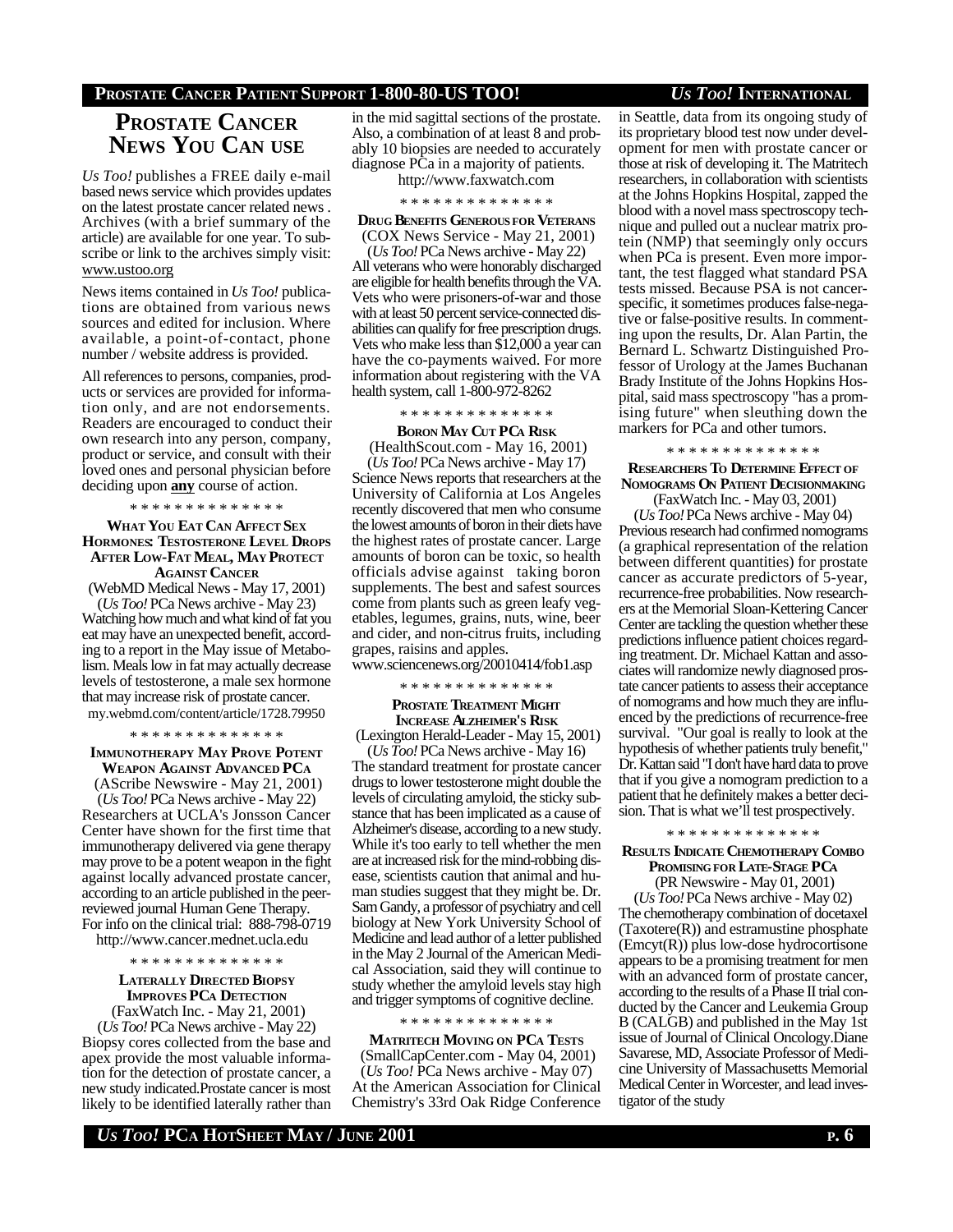# **BILL DEHN HONORED**

(continued from P. 1)

Bill was diagnosed with Prostate Cancer at an early stage and successfully treated in 1985. After researching medical journals at UCI Medical Library, Bill decided on radioactive seed implantation, then applied by open abdominal surgery. This technique has kept his prostate cancer under control to this day. In 1999, he underwent another successful cancer sur-



gery for early stage colon cancer found through a routine colonoscopy. He did not allow any of these events to interfere with his quality of life, being an Elder in his church nor his interest in exercising regularly and competing as a senior windsurfer, beginning at age 62. Bill is able to research the medical literature and share his knowledge and experience with others, counseling callers from all over the country. Until recently, he spent most of his time researching and disseminating current information on prostate cancer.

However, about 5 months ago, Bill was diagnosed with Lou Gehrig's Disease (ALS) and has turned his attention to researching the latest scientific information about this devastating disease. Now would be an ideal time to recognize and acknowledge Bill Dehn's many significant contributions in bringing information, education and hope to thousands of prostate cancer survivors and their families.

Among his many extraordinary, personal contributions are:

> • Creation 9 years ago, as co-founder, of what is now the largest, independent Prostate Cancer Support group in the Southwest, and guiding it to become a respected, well educated survivor's resource with nearly 1000 members.

> Conceived and led a team to produce the first national Prostate Cancer Public Forum with renowned physicians presenting medical information to a lay audience, both in 1995 with 850 attendees and again in 1996 bringing in 1260 persons. These events have become the model for others to follow.

• Charter member of the National Prostate Cancer Coalition, bringing together in 1996 the many differing organizations in the Prostate Cancer world to a unity of purpose. Later, serving a term on their Board of Directors.

• Served as a member of

Department of Defense scientific task forces to plan the future directions for scientific research into prostate cancer.

- Served as a member of the California Prostate Cancer Coalition Board to provide information to help guide the state's efforts at solving the prostate cancer problem.
- Invited to attend the significant CapCure annual retreat in year 2000, to review the scientific progress in prostate cancer over the prior year
- Awarded numerous times "Volunteer of the Year" and other special recognition by the American Cancer Society

# *US TOO!* **INTERNATIONAL VISIT US ON THE INTERNET AT WWW.USTOO.ORG**

# **YOU CAN'T MAKE LOVE IF YOU'RE DEAD . . .**

PROSTATE CANCER . . . those two simple words have a way of hitting men like a strong blow to the groin.

Although some won't admit it, alot of men have found themselves having to grapple not only with the cancer, but with the physical and emotional side-effects of the treatment.

In the book "*You Can't Make Love If You're Dead - Curing Prostate Cancer and Keeping My Sexuality*" author Leon Prochnik takes you through his journey from asymptomatic diagnosis (with a PSA of 8.2 which rose to 10.1 four months later), to evaluation of alternative treatments and practitioners, through a search for the simple, magic cure (the wish for a "frigging pill that could fix it"), to the realization that prostate cancer will change your life but can only end it if you allow it to.

In an open and easy to read novelesque style, the author provides his personal insight into his discovery of what really "makes a man a man" - and what, in the end is really important. Throughout his journey he provides a first hand view of how he dealt with the fear and despair of his diagnosis and then the realization that his post-treatment life would be much different. This story of self-discovery and healing provides a satisfying, inspirational and sometimes humerous view of one man's walk through the valley of the shadow of death - a journey that so many survivors can certainly relate to.



For more information:

www.prostatestory.com

or

Leon Prochnik - c/o Ari Press 501 South Orange Grove Ave Los Angeles, CA 90036